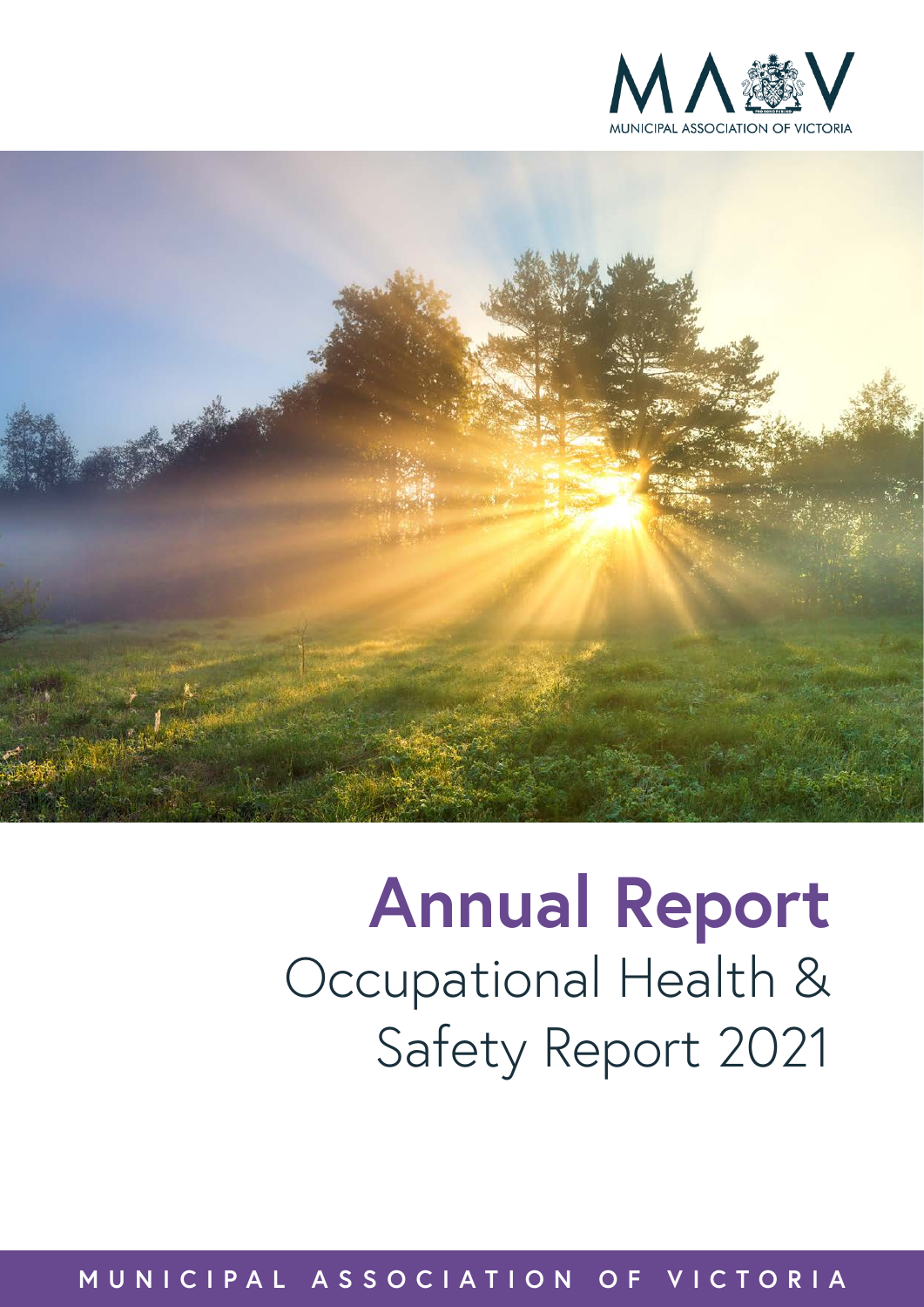

# **Occupational Health and Safety (OHS)**

The Municipal Association of Victoria (MAV) is committed to fostering and promoting a healthy and safe working environment for all employees. We respect and care for our employees. Our foundation for managing workplace health and safety is the premise that all injuries are preventable, and our goal is to strive for zero harm to our employees, contractors and visitors.

## **Performance highlights**

#### **OHS Management Plan**

An OHS Management Plan was prepared for implementation from 1 July 2020 to 30 June 2021. It focused on assessing the MAV's level of maturity, establishing an OHS Committee to further embed a shared responsibility for OHS across the organisation and supporting staff through COVID-19.

#### **Active Mature OHS Culture**

The work to assess the level of maturity in the MAV OHS culture was postponed in 2020 as the MAV WorkCare scheme planned to undertake a complete review of all members in March/April 2021.

An independent consultant completed the maturity assessment of the MAV's OHS culture in April 2021. It benchmarked the MAV against member councils.

The general findings indicated that:

- MAV's level of safety maturity was 46% compared with the survey average of 59%. This was below the average from all the surveys received.
- The maturity scores for Accountability (39%), OHS Systems (46%), Safety Culture (52%) and Senior Management Commitment (44%) were all below the average scores for these focus areas. The survey average maturity scores for these focus areas were about 60%.

#### **Systemic approach**

The MAV Occupational Health and Safety (OHS) Committee was established in December 2020 to promote health, safety and well-being in the workplace. It also considers relevant information and strategies that may have organisational impact as well as engages in discussions to identify opportunities to improve MAV OHS processes.

Four committee meetings were held in 2020-21. Key actions were to establish the committee's Terms of Reference, deliver a COVID-Safe Plan for the return to the office and establish a quarterly meeting schedule for 2021.

OHS Committee members represent various work areas and officer levels. The current membership is:

- Troy Edwards, Director, Policy and Advocacy
- Alison Standish, Manager, HR & Corporate Services
- Anne-Maree Neal, Governance Adviser
- Grace Hamilton, Contracts Manager, MAV Procurement
- Kim Howland, Manager, Community Services
- Louise McFarlane, Manager, Strategic Communications

#### **Leadership**

Managers continue to monitor OHS issues with their team and report any concerns back to the Manager, HR and Corporate Services the Executive Team and/or the PHS Committee.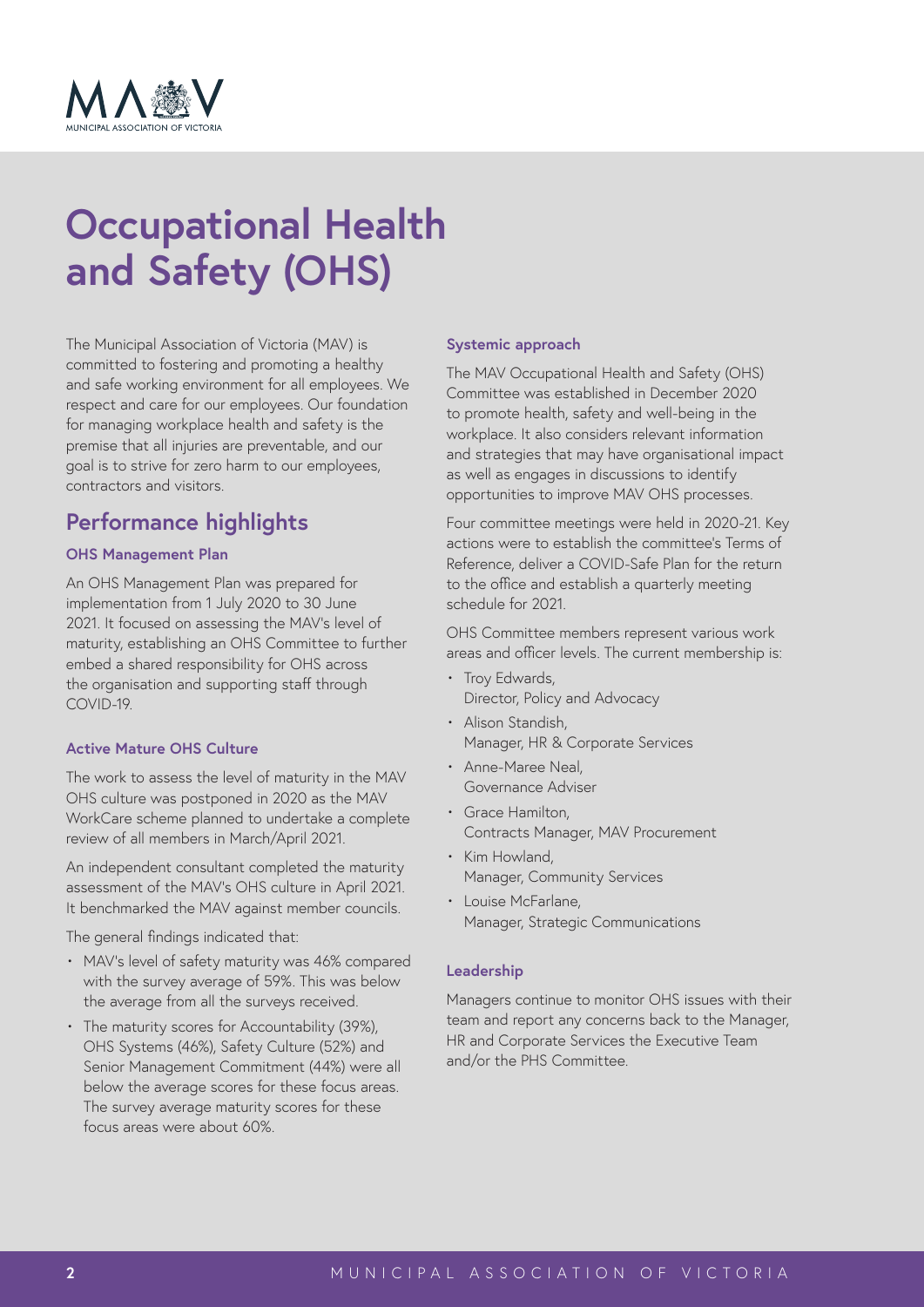

#### **Workplaces and equipment**

All staff completed an assessment of their home workplace when the organisation moved to working from home in March 2020.

As lockdown continued, more guidance was provided to staff about reviewing their home set-up, providing information about the benefits of standing and moving around regularly.

Health and wellbeing were a key focus throughout the extended lockdowns. Actions included the creation of a TEAMS site to encourage staff to exchange ideas to support each other; online yoga, pilates and social activities; ergonomic tips shared at staff meetings; and mindfulness sessions offered to all staff over a five-week period to help reduce stress and anxiety.

A transition plan was developed to guide the staff return to the office - this was developed in consultation with staff and the OHS Committee and aligned to changing government regulations.

Updates regarding COVID and recommended COVIDSafe actions were regularly provided to staff, particularly through the new fortnightly internal newsletter – *MAV Insider,* which was launched in March 2021.

In June and July, a one-hour online 'Working from Home' OHS refresher was provided and covered topics from managing the physical, cognitive, and psychosocial risks that may occur when working from home.

#### **Hazard/Incident Summary**

| Category            | 2019-20 | 2020-21 |
|---------------------|---------|---------|
| Hazards             |         |         |
| First Aid           |         |         |
| Incidents           |         | 3       |
| Lost Time Incidents |         |         |
| Work Care Claims    |         |         |

#### **Quarterly OHS Inspection**

There was one quarterly inspection of the office in this period as staff were predominantly working from home.

#### **Corrective Actions**

The Corrective Actions Register provides a listing of all corrective actions identified from inspections, incident and hazard reports, risk assessments or observations.

We continued to provide staff access to their work computers, monitors, keyboards, mouse pads and ergonomic office chairs to use at home. New staff employed were required to complete the working from home checklist and provided with the necessary equipment to work safely in a home office.

During the time when staff could attend the office, several corrective actions were undertaken including:

- Fire extinguisher services checked,
- Annual test and tag of monitors and electrical cords undertaken,
- New defibrillator pads
- First-aid kits renewed.

#### **Other**

During the intermittent lockdowns in 2021, there was a noticeable sense of work and COVID/ lockdown fatigue across the team - affecting managers and staff alike.

The Executive Team discussed concerns about staff mental health and the challenges for managers of managing a team remotely for such a long period of time and initiated actions to support and strategies to help address these issues.